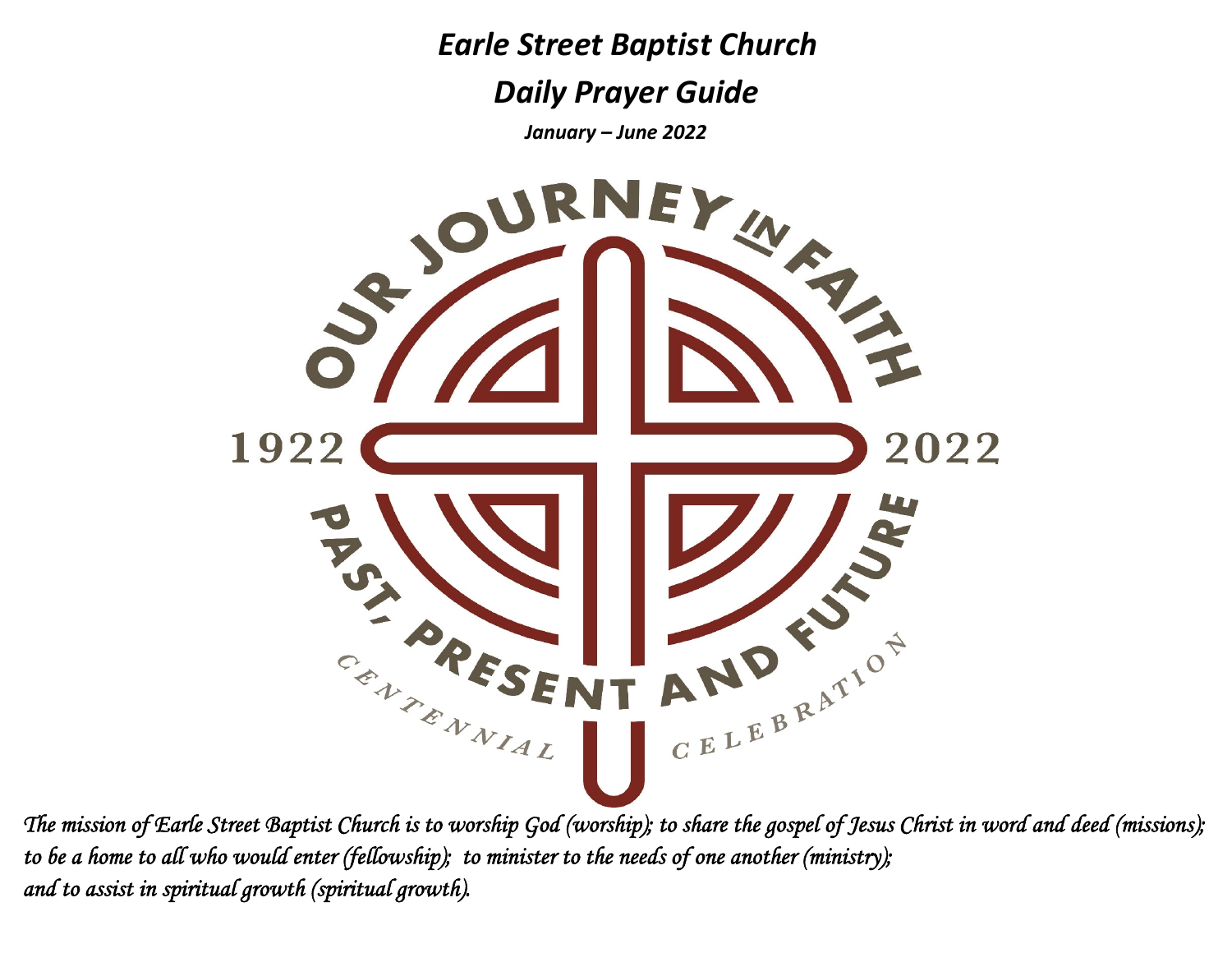### **FROM THE PASTOR**

**2022 is not just another year. It is our centennial year as a church. And we have so much for which to be thankful. That is why, throughout the year, we will be having <sup>a</sup> series of celebrations. But when we celebrate, we will not be celebrating our accomplishments. We will be celebrating the grace of God showered upon our church family over the past century. With each celebration, we will be reminded of our spiritual heritage, and how God has worked in and through our church. So every day, when we use this guide as <sup>a</sup> focus for our prayers, I hope you will join me in adding to the suggested prayer focus <sup>a</sup> prayer of thanksgiving for our church. Thank God for all the specific and personal ways God has blessed you through the worship, witness, ministry, and fellowship of our church. And as you reflect on our past with gratitude, pray about the future of our church ‐ ‐ that God will give us grace to know what should remain constant and what should change, and wisdom to know the difference. Pray that we will remain true to the vision God planted in the hearts of our spiritual ancestors a hundred years ago. And pray that we will have the same spirit of adventure that they had as we move into the future that God has in store for us. As glorious as the first 100 years have been, I am trusting and praying that our best days will still be ahead of us. And I am asking you to join me in that prayer.**

### *Stephen*

**This daily prayer guide is offered as <sup>a</sup> way to encourage our church family to be unified in our daily praying, not as <sup>a</sup> substitute for our personal prayers. ESBC Prayer Team**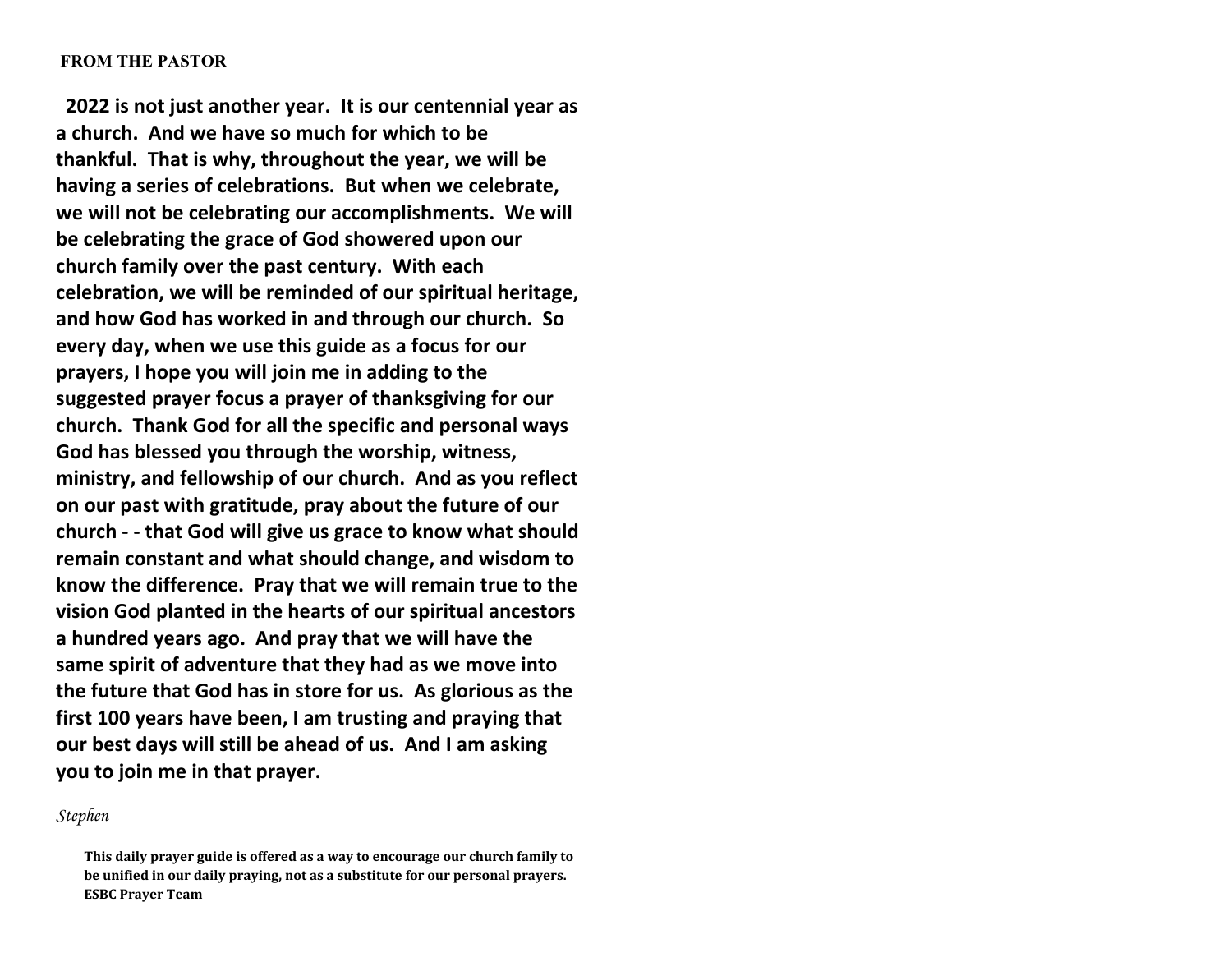## **January**

## **God is merciful Be merciful, just as your Father is merciful. Luke 6:36**

1. Father, as we begin <sup>a</sup> new year, help us adjust our priorities and resolve to devote ourselves to new habits of prayer.

2. Lord, help us to pour out our hearts to You and listen for the voice of Your Spirit. Remind us to prioritize time for Your Word.

3. God, remind us of Matt.6:6 pray to your Father who can't be seen. Your Father will reward you because he sees what you do secretly.

4. Jesus, when Peter asked how many times he should forgive, you said 70x7. We struggle to forgive 1 offense. Help me learn to forgive.

5. Lord, how often have You forgiven me? I have offended You far more than anyone has offended me. Help me remember mercy.

6. God, You gave us <sup>a</sup> parable: <sup>a</sup> man was forgiven <sup>a</sup> huge debt but wouldn't forgive the small debt of his neighbor. Matt 18:21‐35

7. Father, soften my heart; help me to show mercy as You have shown me. Eph.4:32 Only Jesus can heal our broken relationships.

8. Lord, You first loved us; You enable us to love You & others. 1 John 4:19‐21; Matt.22:36‐40 You called it the greatest commandment.

9. God, love covers <sup>a</sup> multitude of sins, as Peter learned. 1 Pet.4:8 Guide our words and actions with Your love; we need You.

10. Father, help us to be merciful, like You, because mercy triumphs over judgment. Matt.5:7; Luke 6:36; James 2:13

#### **January**

**God is our faithful protector The LORD keeps you from all harm Psalm 121:7**

11. Lord, You are all‐powerful; You use Your people as instruments to serve Your purposes: Joshua, Deborah, Gideon, Esther ‐ even us.

12. God, as Nehemiah rebuilt the walls of Jerusalem, he faced fierce opposition. He prayed & set <sup>a</sup> guard. Neh.4:9 Grant us courage.

13. Father, Samuel remembered Your faithfulness to Your people, placing an Ebenezer stone as <sup>a</sup> memorial. 1 Sam.7:12

14. Lord, Joshua set 12 stones at the river as <sup>a</sup> memorial forever, so the children would remember Your help in ages past. Josh.4

15. God, we pray for all who died serving our country: military, first responders and others. Comfort the loved ones they left behind.

16. Father, we honor those willing to die defending their neighbors, to bring others peace and liberty through their sacrifice.

17. Lord, You are our protector above all. We are thankful that Christ was willing to die for us ‐ the ultimate, infinite sacrifice.

18. God, Christ is the Prince of Peace, the only source of true liberty from sin and death, our greatest enemy. Luke 4:18

19. Father, You gave us the ability to live in close relationship with You, thru prayer, Your Word and Your Spirit. 1 John 1:9; John 14:23

20. Lord, we confess we have fallen short; in our pride, we sin and turn away from You. But You are able to restore us when we repent.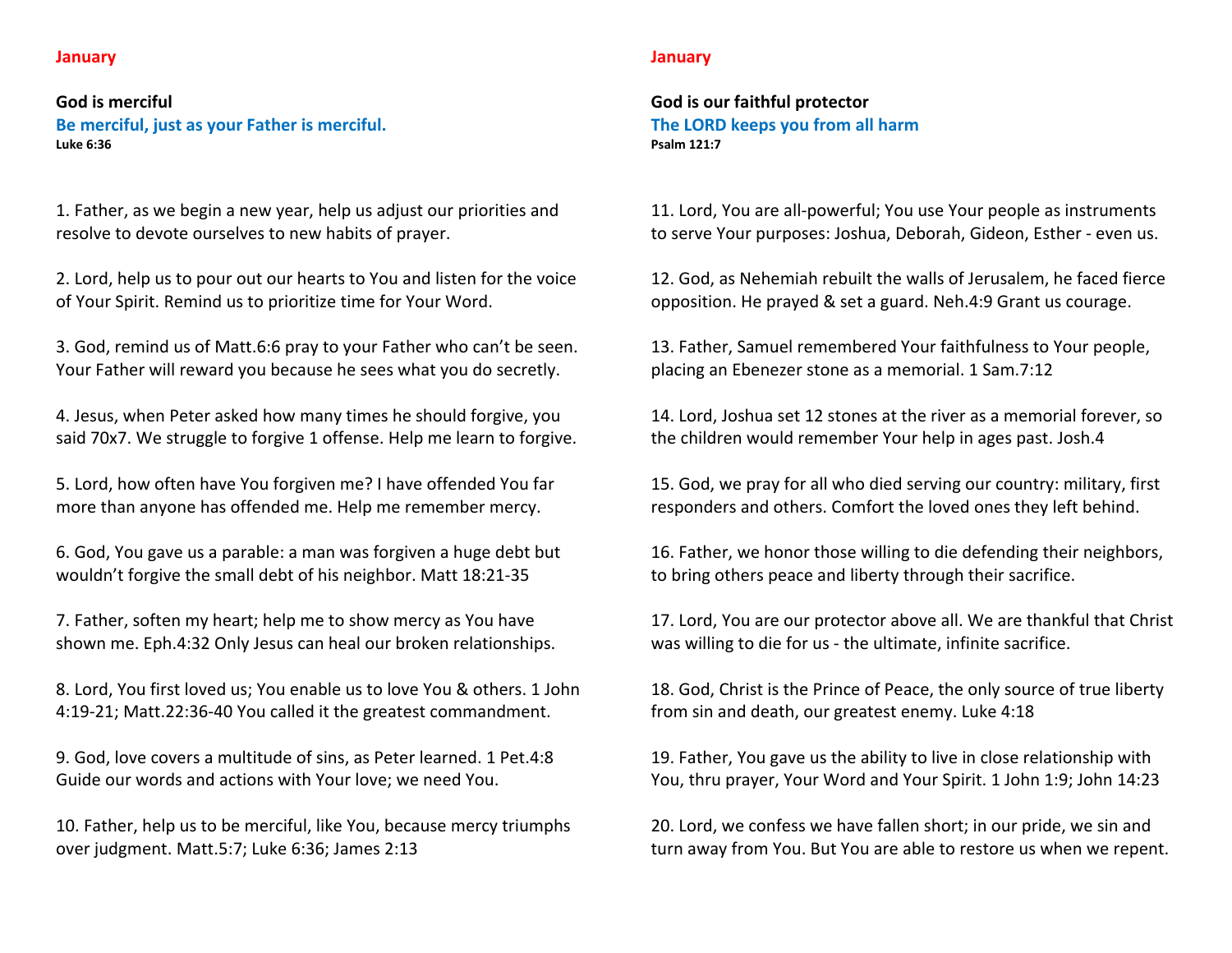## **January**

**Psalm 27:1**

# **God delivers us from fear and doubt The LORD protects my life! I am afraid of no one!**

21. God, we are filled with doubts: we think we have nothing to offer; we're afraid of failure, afraid of what other people think.

22. Father, doubts & fears prevent us from living Your perfect plan for our lives. Your Word says pray in faith without doubt. James 1:6

23. Lord, Your Word says "Fear not"; You are with us. If You are for us, who can be against us? Rom.8:31 Your promises never fail.

24. God, drive away our fear, so we will boldly approach Your throne of grace, to receive mercy and help in our time of need. Heb.4:16

25. Father, we desperately need You, every hour. Deut.31:6 You are the all‐powerful Creator. Set us free from what hinders us. Heb.12:1

26. Lord, our lives matter because we are Your ambassadors, Your children. John 1:12; 2 Cor.5:20 Our identity is in Christ. Gal.2:20

27. God, help us to live as if we believed what is already true: You gave us <sup>a</sup> good purpose ‐ everything we need to live for Your glory.

28. Father, we praise You ‐ the majesty and glory of Your name. You lead us in paths of righteousness for the sake of Your name. Psa.23:3

29. Lord, You created the earth as <sup>a</sup> place to walk with You, to honor You in all we do. 1 John 1:5‐7; 1 Thes.5:5‐11; Eph.5:8‐21; 1 Cor.10:31

30. God, You created us in Your image with <sup>a</sup> purpose: to reflect Your glory to those around us. Matt.5:14‐16; 1 Pet.2:9; 2 Cor.3:18

31. Father, strengthen us to be the light of Christ to the world today. Prov.4:18; Dan.12:3; Matt.13:43; Phil.2:15; 2 Cor.4:6

## **February**

Pray that we may witness the Lord exalted on his throne:

# **"Holy, holy, holy is the Lord of Hosts!"** Isaiah 6:3b

1. "I know who you are – the Holy One of God." Lord, purge us of our demons. May your authority reign over us. (Luke 4:34ff)

2. Lord, restore us to physical and spiritual health. And may we rush to do your work when we are healed (Luke 4:38f)

3. We cherish your closeness to us, O God. May we not be selfish with your love, but share it widely. (Luke 4:42ff)

4. We cry with the angels and archangels, "Holy, holy, holy is the Lord of Hosts: the whole earth is full of his glory." (Is 6:3)

5. "The Lord is exalted, yet he cares for the lowly." Blessed be God, who honors those who humble themselves before him. (Ps 138:6)

6. Lord, continue to guide Earle Street Baptist Church. You have kept us strong through difficult times, and we are truly grateful.

7. Son of God, teach us how to "fish for men," for your name's sake. Show us where to cast our nets. May we do so fearlessly and with full confidence in you. (Luke 5:1ff)

8. "Blessed is anyone who trusts in the Lord, and rests his confidence on him." We have no fear, O King. (Jer 17:5ff)

9. Lord, you have called on us to love even our enemies. Yet, Lord, may we have discernment that we may not take the counsel of the wicked for our guide. Watch over our ways. (Ps 1)

10. "Strive to excel in building up the church." May our efforts all be to your glory, our Lord and King. (1 Cor 14:12)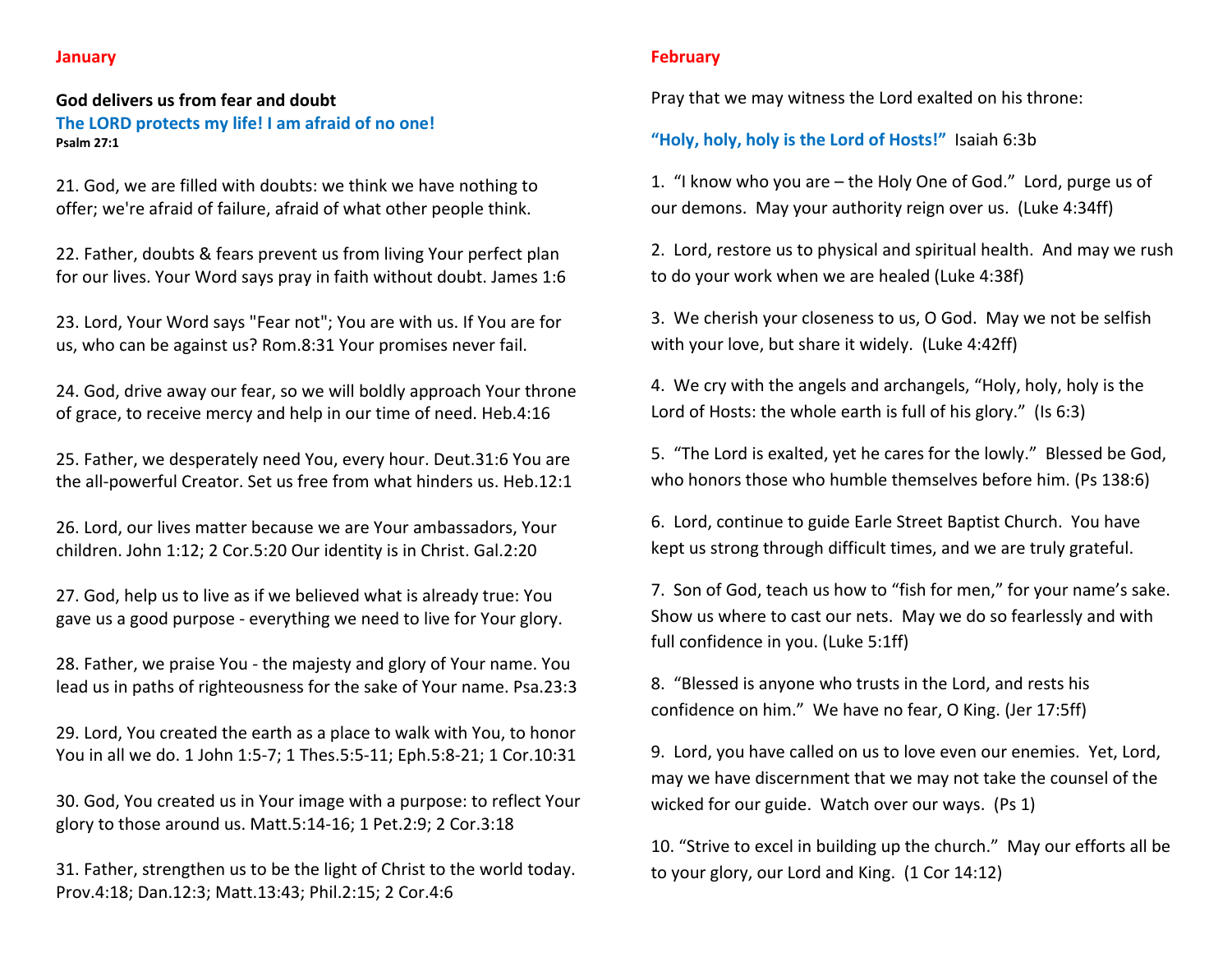## **February**

Pray that we have eyes to see God's work on this earth: **"He satisfies me with all good in the prime of life."** Psalm 103:5a

11. Lord, may we always put the needs of your whole people above our own desires. "I would rather speak five intelligible words… than thousands of words in the language of ecstasy." (1 Cor 14:19)

12. "Blessed are you who are in need; the kingdom of God is yours." We cry to you, Lord: see our needs; keep your word! (Luk 6:20)

13. For 100 years, God, you have allowed us to congregate on Earle Street to celebrate your sovereignty and lordship. We give thanks for those who have gone before us. May our respect never wane.

14. Lord God, today we celebrate love. Thank you for the loving relationships that enrich our lives and fill us with passion.

15. "If it is for this life only that Christ has given us hope, we of all people are most to be pitied." Thank you for the assurance of eternal life, my Lord. You give us deep meaning. (1 Cor 15:19)

16. "What is sown as <sup>a</sup> perishable thing is raised imperishable." Praise the Lord! (1 Cor 15:42)

17. Thank you, Lord, for giving us the tools and the wisdom to see past difficult times to your abundance which lies ahead. (Gen 45)

18. Even when we have rejected you, you have continued to protect us. Your mercy and steadfast love are awesome, God! (Gen 45)

19. Your love and compassion are our crown, O Lord. (Ps 103:4)

20. Gracious King, may our centennial celebration be to your glory, God. It is your will and your power that have seen us through. Use our hands, Lord; we confess their work is by your strength.

## **February**

Pray that we may understand what it means to be created in God's own image: **"[Y]ou will be sons of the Most High."** Luke 6:35

21. "Love your enemies; do good to those who hate you; bless those who curse you; pray for those who treat you spitefully." Thank you, Lord, for embodying these high virtues. (Luke 9:27f)

22. "If you do good only to those who do good to you, what credit is there in that?" God, may we give without expecting return. (Luke 9:33)

23. "Pardon, and you will be pardoned." Lord God, we pray for those who are in prison. Let them know your great mercy. (Luke 9:37)

24. "Will you not revive us again, that your people may rejoice in you?" Lord God, grant new life to the congregation of Earle Street Baptist Church. May we help restore your kingdom! (Ps 85:6)

25. "As far as east is from west, so far from us has he put our offences." We cherish your forgiveness, gracious Lord. (Ps 103:12)

26. Heavenly king, your goodness is truly beyond our understanding. Remind us, as we need reminding, that you are not petty or spiteful. Free us from satanic terror.

27. I am grateful to be <sup>a</sup> part of <sup>a</sup> loving congregation, God. You have done special work in Greenville and in ESBC. May I be <sup>a</sup> part of the sweet spirit of the church, welcoming to others.

28. "Receive the Holy Spirit! If you forgive anyone's sins, they are forgiven." Lord God, we forgive those who have sinned against us. Thank you for your unbounded mercy. (Jn 20:22f)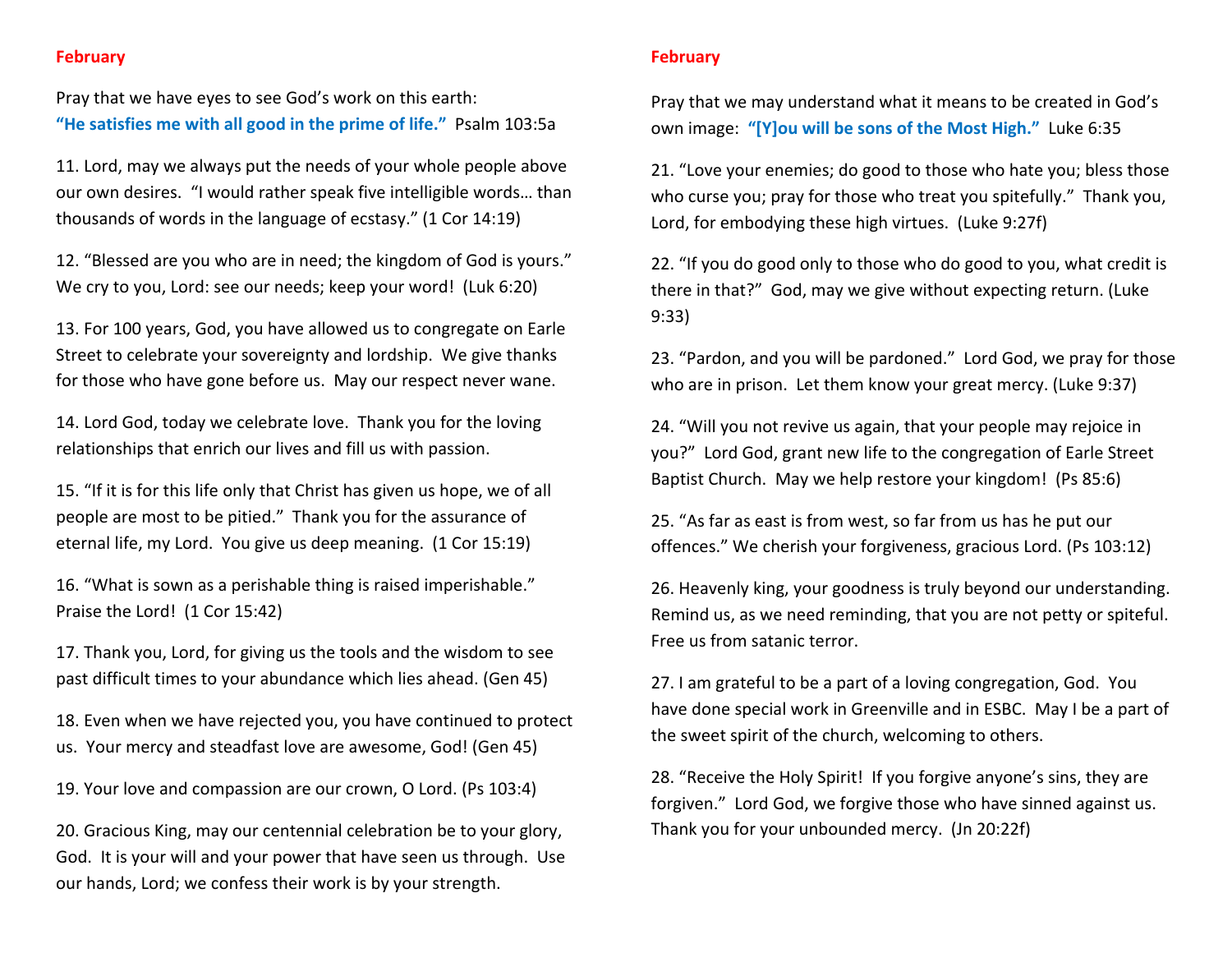## **March**

#### **Look to God and Live**

**fixing our eyes on Jesus, the pioneer and perfecter of faith Heb.12:2**

1. Father, we have the privilege and duty to praise You and look upward to You. Strengthen us to reflect Your light, now and forever.

2. Lord, You gave Adam dominion over all the earth. He lost it when he turned from You. Christ regained all that Adam lost, and far more.

3. God, You make us more like Jesus. As we fix our thoughts on Him and look up, we see Jesus on the throne. Heb.2:8‐9, 3:1, 12:2

4. Father, Sin & death no longer have dominion over us. You gave us value & significance in Him: Christ in You, the hope of glory. Col.1:27

5. Lord, in Christ, we become the people You want us to be. Conform us to His image. Rom.8:29 We will give you glory for eternity.

6. God, Your Word says, "Look to Me, and be saved" Isa.45:22 KJV The Son of Man was lifted up like the bronze serpent. Look to Him & live. Numbers 21:9; John 3:14‐15 Help us to never lose focus on Him.

7. Father, Jesus prayed just before He went to the cross, that His church would be made holy thru the truth of Your Word. John 17:17

8. Lord, Jesus sent His church into the world, with Your protection from Satan, to be *in* the world not *of* the world. John 17:14‐16, 18

9. God, Jesus prayed for all who would believe thru the message of the disciples. John 17:20 Jesus prayed that His church would grow.

10. Father, the church shares the gospel so that people all over the earth may come to know Christ, thru faithful ministry of all believers.

#### **March**

#### **What Can the Righteous Do?**

**the foundations are destroyed... The Lord is in his holy temple Psalm 11:3‐4**

11. Lord, as we grieve the loss of life due to sin, we wonder why. What can we do? We *know* why; people have turned away from You.

12. God, David asked this question 3000 years ago. If the foundations are destroyed, what can the righteous do? Psa.11:3 We can pray.

13. Father, unsaved neighbors wander in darkness. We can trust in You as the only firm foundation. Help us seek You, serve You & pray.

14. Lord, David recognized that You are still in Your holy temple as ruler of all. We remember with David that our hope is in You.

15. God, help us turn to You and cling to You. You are on the throne in heaven. We look to You and see you are still in control.

16. Father, make us useful to love our neighbors and lead them out of the darkness, closer to You. 1 Pet.2:9

17. Lord, help us to be faithful in prayer for our nation to seek You. You are faithful to protect and provide for those who love You.

18. God, Jesus prayed often. Luke 5:16 Your answer is always Yes. His will is Your will. You grant every request that Jesus prayed.

19. Father, because Jesus prayed, we know that we will be together with You in heaven, cleansed from sin, reflecting Your glory forever.

20. Jesus, You *still* pray for us. Heb.7:25; Rom.8:34; 1 John 2:1 Enable us to reflect Your glory today and to lead one another closer to You.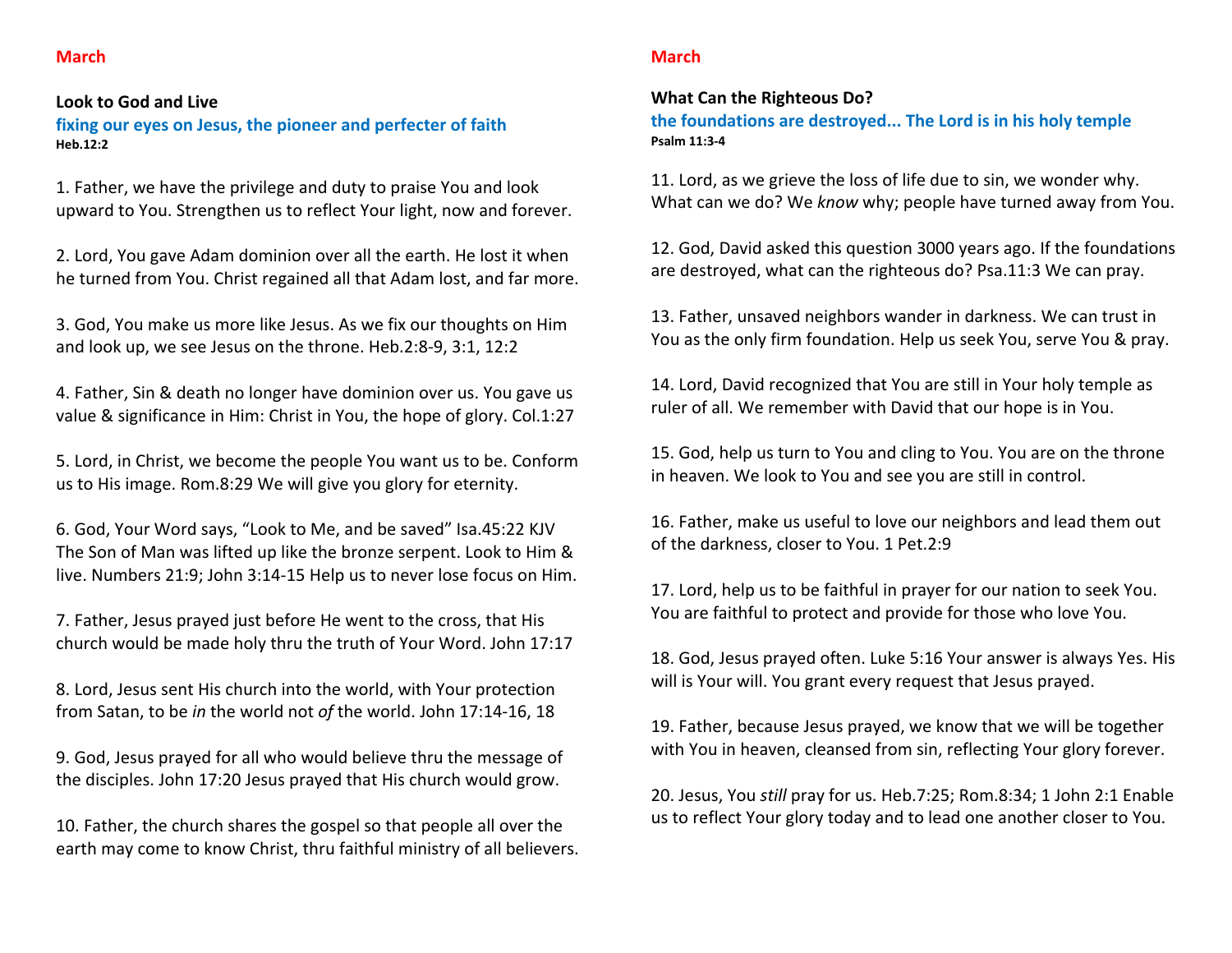## **March**

## **Pray for Unity, Love and Harmony with One Another**

**Above all put on love, which binds everything together in harmony Col. 3:14**

21. God, help us follow Rom.12:16,18 and to live in harmony. As far as it depends on me, help me live at peace with everyone.

22. Father, fill us with Your Spirit, so that we desire unity. Make us eager to maintain unity of the Spirit in the bond of peace. Eph.4:3

23. Lord, fill us with Your love. Enable us above all to put on love, which binds everything together in perfect harmony. Col.3:14

24. God, You created each of us with different strengths, experiences and perspectives. When 2 or more gather, there is potential conflict.

25. Father, 1 Cor.12‐13 tells us we need each other. You enable us to cooperate in doing Your will, by filling us with Your love: Christ in us.

26. Lord, strengthen us, that we might live in harmony with one another, and bless one another, for Your glory.

27. God, loving others doesn't mean we approve of sinful actions. We don't approve of evil or hate. You are able to change hearts.

28. Father, love means that we desire what is best for others. The best thing for anyone is to draw closer to You. People need the Lord

29. Lord, love compels us to pray for those who desperately need You. Saul was Your enemy; he hated Christ. Acts 9:1

30. God, Saul tried to destroy the early church. You transformed his heart. Ananias & Barnabas saw the change. Acts 9:17, 9:26‐27, 13:9

31. Father, You have placed people in our lives who need love and grace. Strengthen us to serve Your purpose today in their lives.

### **April**

Pray that we may have strength and courage to accomplish God's work:**"I press towards the finishing line."** Philippians 3:14

1. "For anyone united to Christ, there is <sup>a</sup> new creation: the old order has gone; <sup>a</sup> new order has already begun." May we witness your new creation with reconciled eyes, O Lord. (2 Cor 5:17)

2. "I have not yet reached perfection, but I press on." (Phi 3:12)

3. Lord God, please bless the ministers at Earle Street Baptist Church. May your work be accomplished in partnership with them – but reassure them of your mastery.

4. May we run our race so as to win it, Lord God. May complacency and mediocrity be anathema to our heavenly mission. (Phi 3:14)

5. "Stop dwelling on past events and brooding over days gone by." Lord, may we strain on for what lies ahead. (Isa 43:18)

6. "Those who sow in tears will reap with songs of joy." We have confidence, blessed Redeemer, that you have good things in store for us. Great things you have done for us! (Ps 126)

7. Lord, be with our brothers and sisters who feel weak, down‐ trodden, and exhausted. Reveal to us new ways to love them.

8. May the shalom which passes all understanding guard our hearts and minds in Christ Jesus. (Phi 4:6)

9. "The Lord will judge his people and have compassion on his servants; for he will see that their strength is gone." (Deut 32:36)

10. "You will show me the path of life; in your presence is the fullness of joy, at your right hand are pleasures for evermore." (Ps 16:11)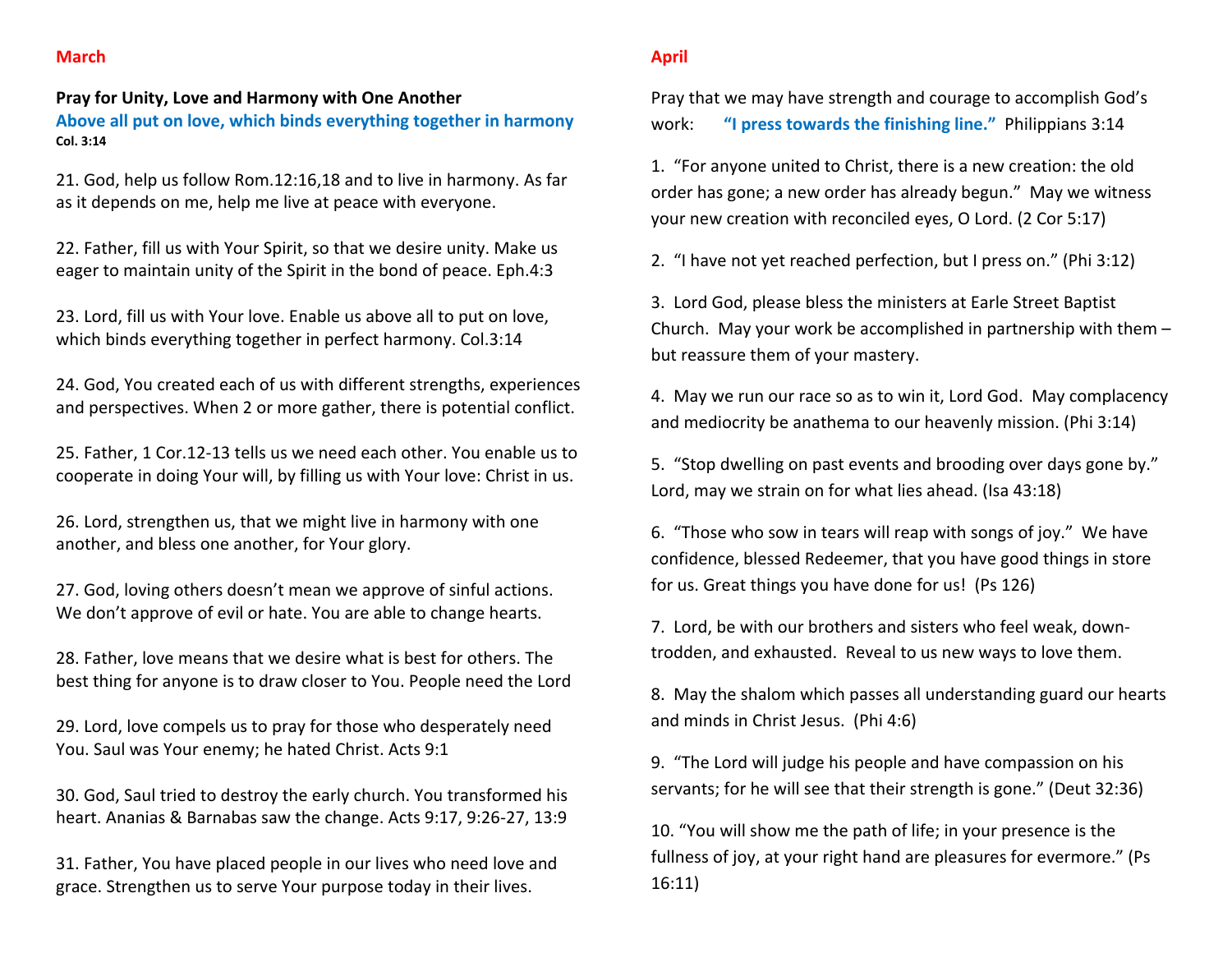# **April**

Pray that we may see God's redemptive arc: **"The Lord will fight for you; you need only to be still."** Exodus 12:12

11. "It is good to give thanks to the Lord, for his love endures forever." Truly, we thank you, O God. (Ps 118:29)

12. "My fortunes are in your hand… Let your face shine on your servant." Enlighten my path, Lord. (Ps 31:15f)

13. May every tongue acclaim, to the glory of God the Father: "Jesus Christ is Lord." (Yes, even Peter, O God!) (Phi 2:11)

14. "I shall lift up the cup of salvation and call upon the Lord by name." Christ, thank you for inviting us to your feast. (Ps 116:13)

15. "Into your hand I commit my spirit. You have delivered me, Lord, you God of truth… You have not abandoned me to the power of the enemy, but have set me where I have untrammelled liberty. (Ps 31: 5,8)

16. "My servant will achieve success, he will be raised to honour, high and exalted." We wait patiently, O God.

17. "I know that my vindicator lives and that he will rise last to speak in court; I shall discern my witness standing at my side and see my defending counsel, even God himself." Christ is risen! (Job 19:25f)

18. "Why search among the dead for one who is alive?" Praise God! He is the God of the living. He renews life! (Luke 24:5)

19. We know that our church is more than bricks and mortar, dear God. Yet, protect our building, and may we be good stewards.

20. "My chosen ones will enjoy the fruit of their labour." Praise God, who has guaranteed our victory! (Is 65:22)

## **April**

Pray for our future, that Jesus may soon return to restore the Kingdom:

**"Arise, shine, Jerusalem, for your light has come."** Isaiah 60:1

21. "Go, stand in the temple and tell the people all about this new life." Give us opportunities to share your Gospel, Lord. (Acts 5:20)

22. "Shall we make three shelters, one for you, one for Moses, and one for Elijah?" May we always try to be helpful, God. (Luk 9:33)

23. "Happy are those who find faith without seeing me." Lord God, count me among the happy. (Jn 20:29)

24. "Can one blind man guide another?" Lord, thank you for our teachers. Bless them and their high calling. (Luke 9:39)

25. Lord, give us the conviction of Saul, who changed his life for your sake after you revealed yourself to him. (Acts 9)

26. When you call out to me, O God, give me the courage to respond, "here I am, Lord!" to your overwhelming voice. (Acts 9:10 *et al.*)

27. "You have turned my laments into dancing; you have stripped off my sackcloth and clothed me with joy, that I may sing psalms to you without ceasing." (Ps 30:11f)

28. "Worthy is the Lamb who was slain, to receive power and wealth, wisdom and might, honor and glory and praise!" (Rev 5:12)

29. "Praise and honour, glory and might, to him who sits on the throne and to the Lamb for ever!" (Rev 5:13)

30. May we strive to find good spiritual food to offer the many lambs and sheep that need to receive your blessing, Lord. (Jn 21:15ff)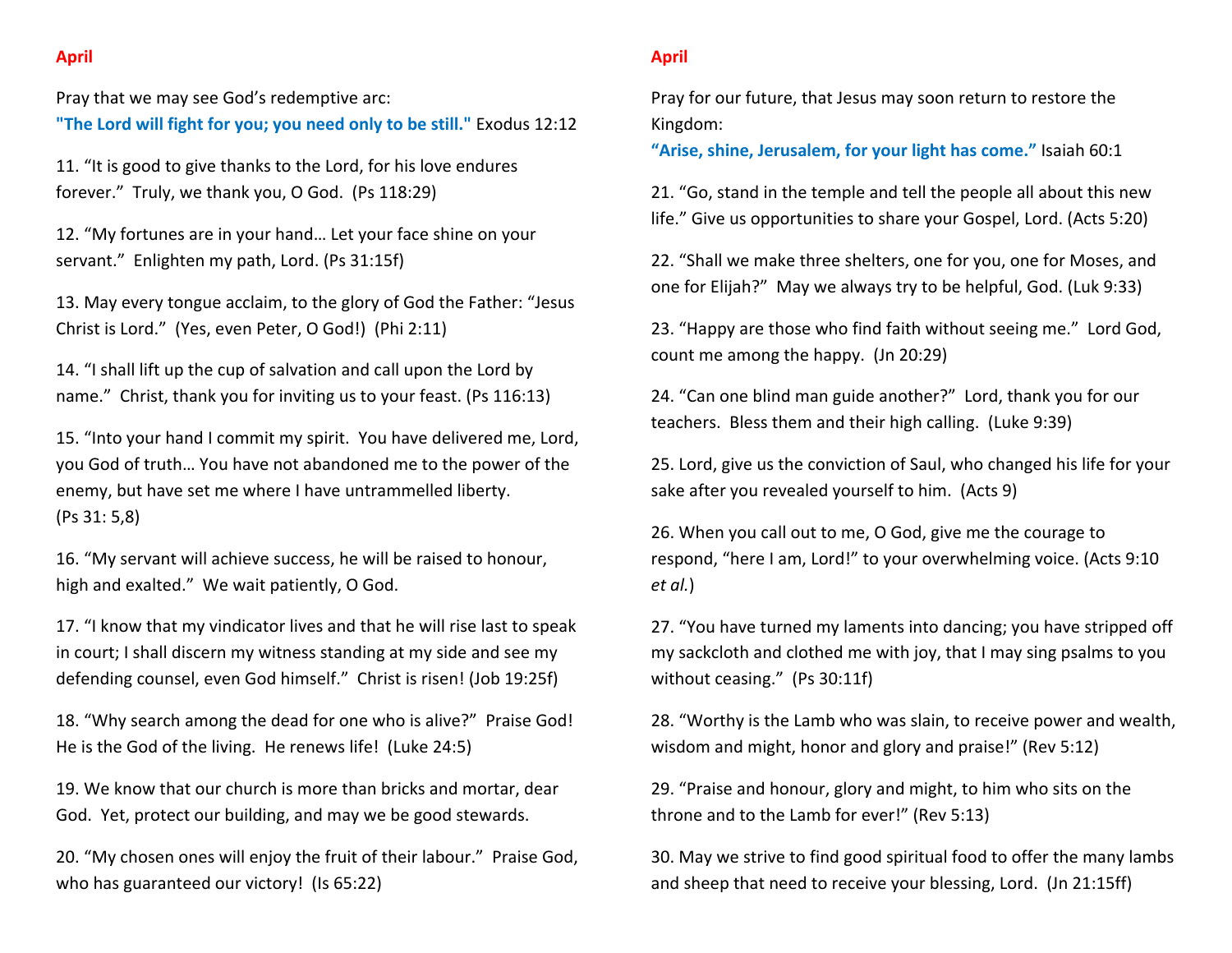## **Praise God from whom all blessings flow.** ‐ Thomas Ken

1. I will praise You every day; I will honor Your name forever and ever. Psalm 145:2

2. Praising You today, Lord, because You are the Almighty, the King of creation.

3. You are our Rock and our Refuge. Today we praise Your faithfulness to us.

4. It is good to praise the Lord and make music to Your name, O Most High. Psalm 92:1

5. Today we sing "Praise Him. Praise Him all ye little Children. God is Love. God is Love."

6. Holy, Holy, Holy! Lord God Almighty! Early in the morning our song shall rise to Thee. ‐ Reginald Heber from Revelation 4:8‐11

7. Father, we worship You with our praises knowing that we can never praise You enough.

8. We praise You for who You are and for what You have done for us.

9. "Count your blessings, name them one by one. Count your blessings, see what God has done. – Johnson Oatman, Jr.

10. Be not afraid of saying too much in the praises of God. All the danger is of saying too little. – Matthew Henry

### **May**

**Give thanks to the Lord, call on his name; make known among the nations what He has done. 1 Chronicles 16:8**

11. We thank You, God, with our hearts, our hands, and our voices for the wonderous things You have done.

12. We thank You for our gifted, faithful, and loving staff. You have blessed us through them.

13. Thank You, Lord, for \_\_\_\_\_\_\_\_\_\_ (Someone who is an inspiration to you)

14. Thank You, Lord, for \_\_\_\_\_\_\_\_\_\_ (Someone who is an encourager to you)

15. Thank You for our church family.

16. Thank You, Lord, for loving us.

17. Thank You for the ESBC members who took the risk to begin our church.

18. Thank You for the wisdom and resources which have enabled our church to minister to others.

19. We thank You, God, for Your goodness and that Your love endures forever.

20. Thanks be to God.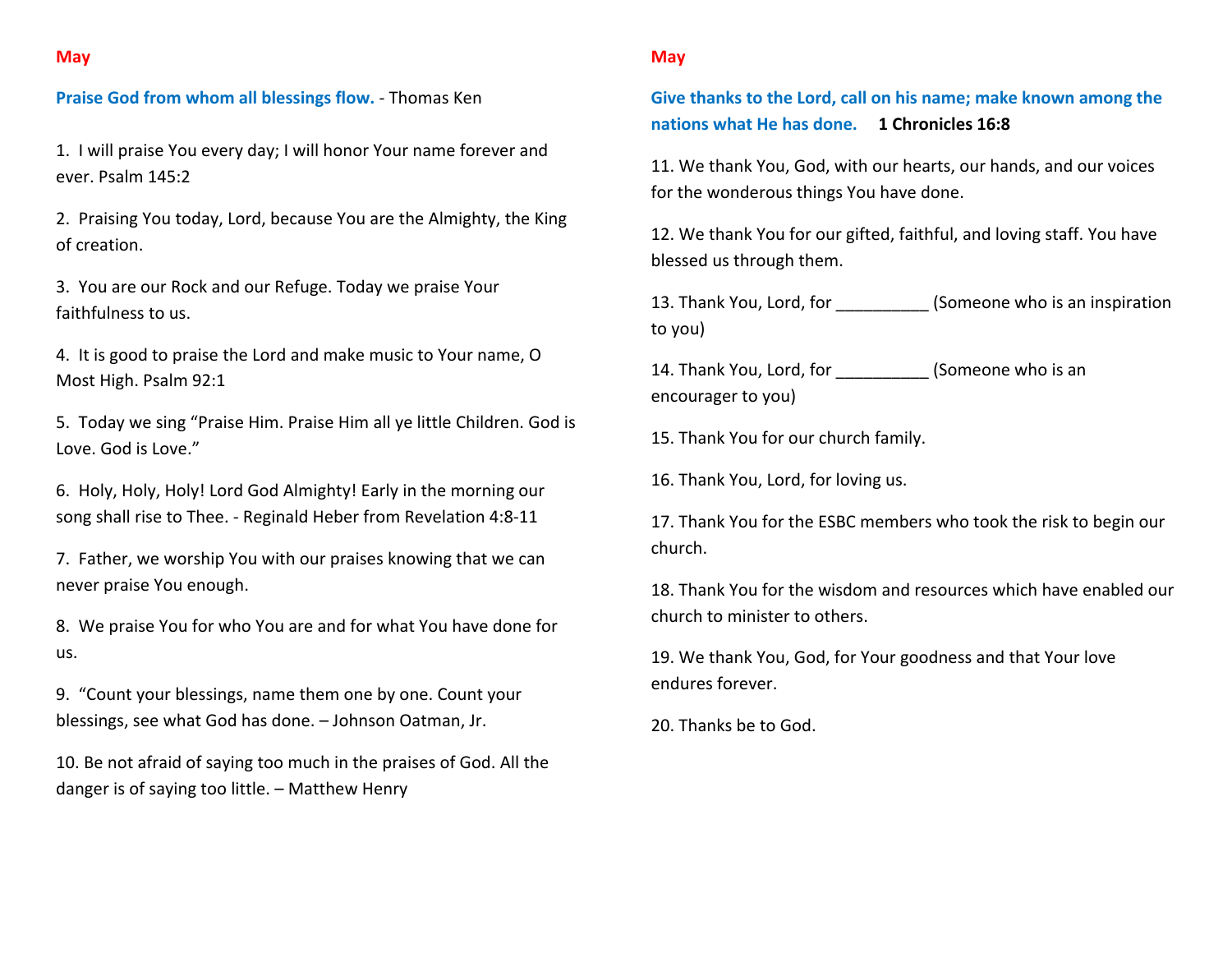## **May**

**Trust in the Lord with all your heart and lean not on your own understanding. Proverbs 3:5**

21. Trust and obey, for there is no other way to be happy in Jesus, but to trust and obey. – D.B. Towner

22. Lord, we trust Your guidance as we continue our faith journey with you.

23. Help us to simply trust You every day.

24. When life is hard, help us to remember how faithful You are and continue to trust you.

25. I trust Your lordship. I belong to You. Nothing comes to me that hasn't passed through You.

26. We trust that you are protecting us because Your promises are true.

27. You will keep in perfect peace those whose minds are steadfast because they trust in You. Isaiah 26:3

28. Father, we cast our cares on You for we trust that You will sustain us. Psalm 55:22

29. As we trust You, help us to be trustworthy.

30. Father, we trust that the plans You have for us are plans to prosper us and not to harm us, plans to give us hope and <sup>a</sup> future. Jeremiah 29:11‐13

31. "Do not let your hearts be troubled. Trust in God. Trust also in me." John 14:1

#### **June**

**"We have the hope as an anchor for the soul, firm and secure." Hebrews 6:19**

1. Our hope comes from you alone, O God. We praise your name. Psalm 62: 5

2. Father, thank you for your comfort in our troubles. May we comfort others because of your work in our own lives. 2 Corinthians 1:3‐4

3. Lord, you provide victory over sin for us when we believe on you. What a blessed promise. 1 Corinthians 15: 56‐57

4. Dear God, we do love you. We rest upon your promise that "in all things you work for the good of those who love you and are called according to your purpose." Romans 8:28

5. Father, you are our refuge in times of trouble. Thank you, Lord. Psalm 61:3

6. Lord, I trust in you to be my rock of refuge always. What <sup>a</sup> blessing to be in your care. Psalm 71:1‐3

7. When I have difficulties in life, I know that I can depend on you, Lord. You are the strength of my heart. Psalm 73:26

8. Sometimes, Lord, I just need to be restored. Please make "your face to shine on me." Psalm 80:3

9. Father, please turn my eyes away from worthless things and turn them toward you. Psalm119:37

10. Lord, please remind me that my help comes, not from my own efforts, but from you, the maker of heaven and earth. Psalm 121:1‐2